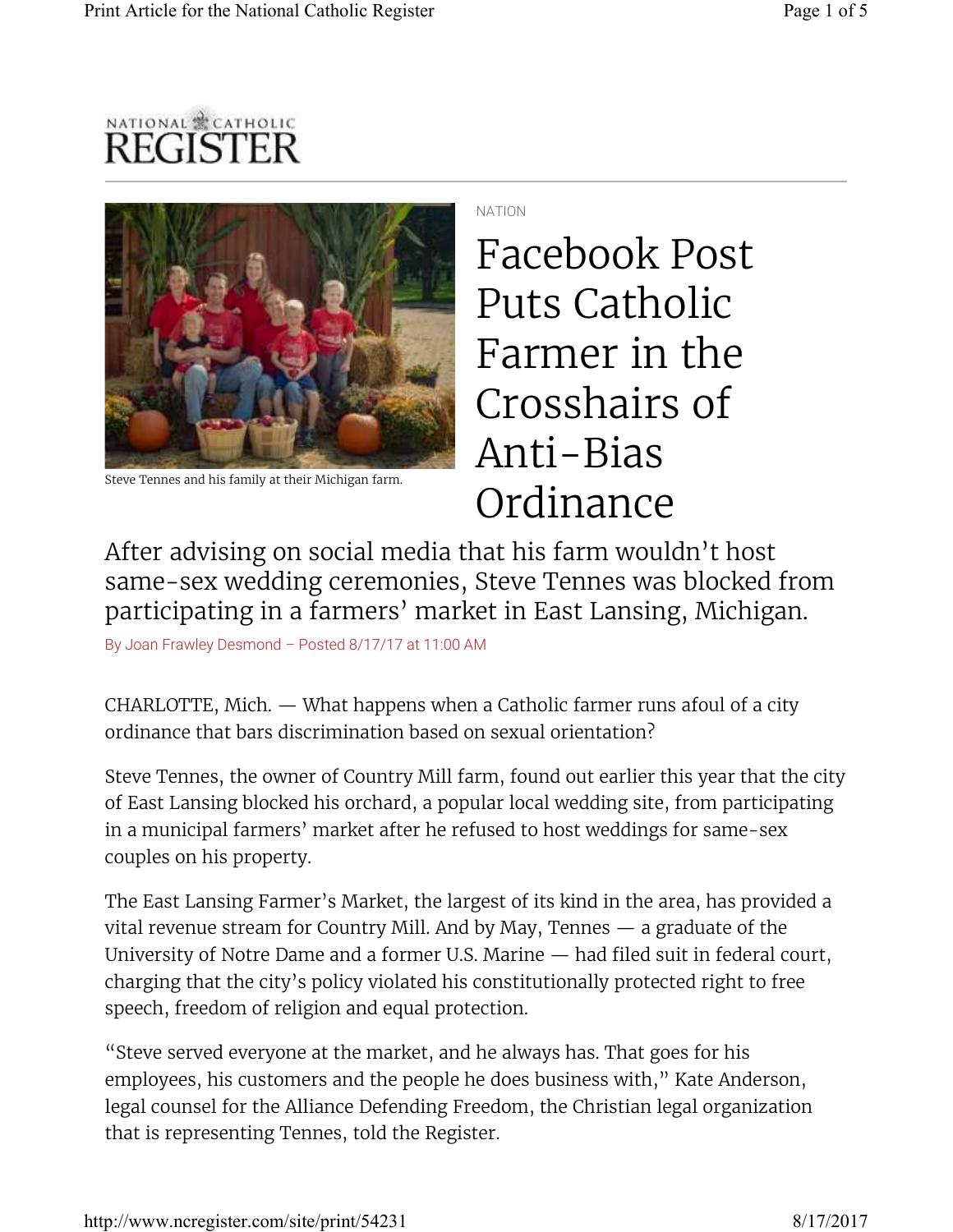"The only complaint is that Steve holds a view that has been held by millions of people for two millennia: that marriage is between one man and one woman," said Anderson, who noted that Tennes will get his first day in court on Sept. 13, when a judge will hear his petition for a temporary injunction that would allow him to return to the market until the case is decided.

The city has rejected Tennes' legal argument and has urged the court to dismiss the case. Nevertheless, Tennes' lawsuit has already received national media coverage, as religious-freedom advocates look for compelling and relatable cases that highlight problems posed by local and state ordinances that prohibit discrimination based on sexual orientation and gender identity in public accommodations.

Indeed, Steve Tennes and his wife, Bridget, who met in college and became engaged while serving in the U.S. military, say their case is important precisely because it shows how "Sexual Orientation and Gender Identity" (SOGI) laws can unjustly penalize Catholic business owners like them, as well as individual employees.

"The scary thing about this case is that if city officials can do this to a family farm located 22 miles outside their jurisdiction, they can do this to anybody on any issue," said Bridget Tennes, referencing the city's revised policy that requires broad compliance by farm owners, even when the reported violation occurs beyond its jurisdiction.

## How It Started

The trouble between the Tennes family and the city of East Lansing began last August, after Country Mill received an inquiry on its Facebook page that asked whether same-sex couples could be married at the orchard's wedding venue. On Aug. 24, Steve Tennes responded that the property was unavailable for same-sex weddings because its owners believe that marriage is a union between one man and one woman.

"Within days, the city of East Lansing contacted us and requested that we not attend its farmers' market that next weekend, solely because of the Facebook post," said Steve Tennes, who grew up on his family's farm, located in the town of Charlotte, and returned there after his marriage.

City officials said they were worried that protesters who opposed Tennes' position would disrupt the market. But the farmer still brought his organic fruit and produce to the market, and no protests materialized.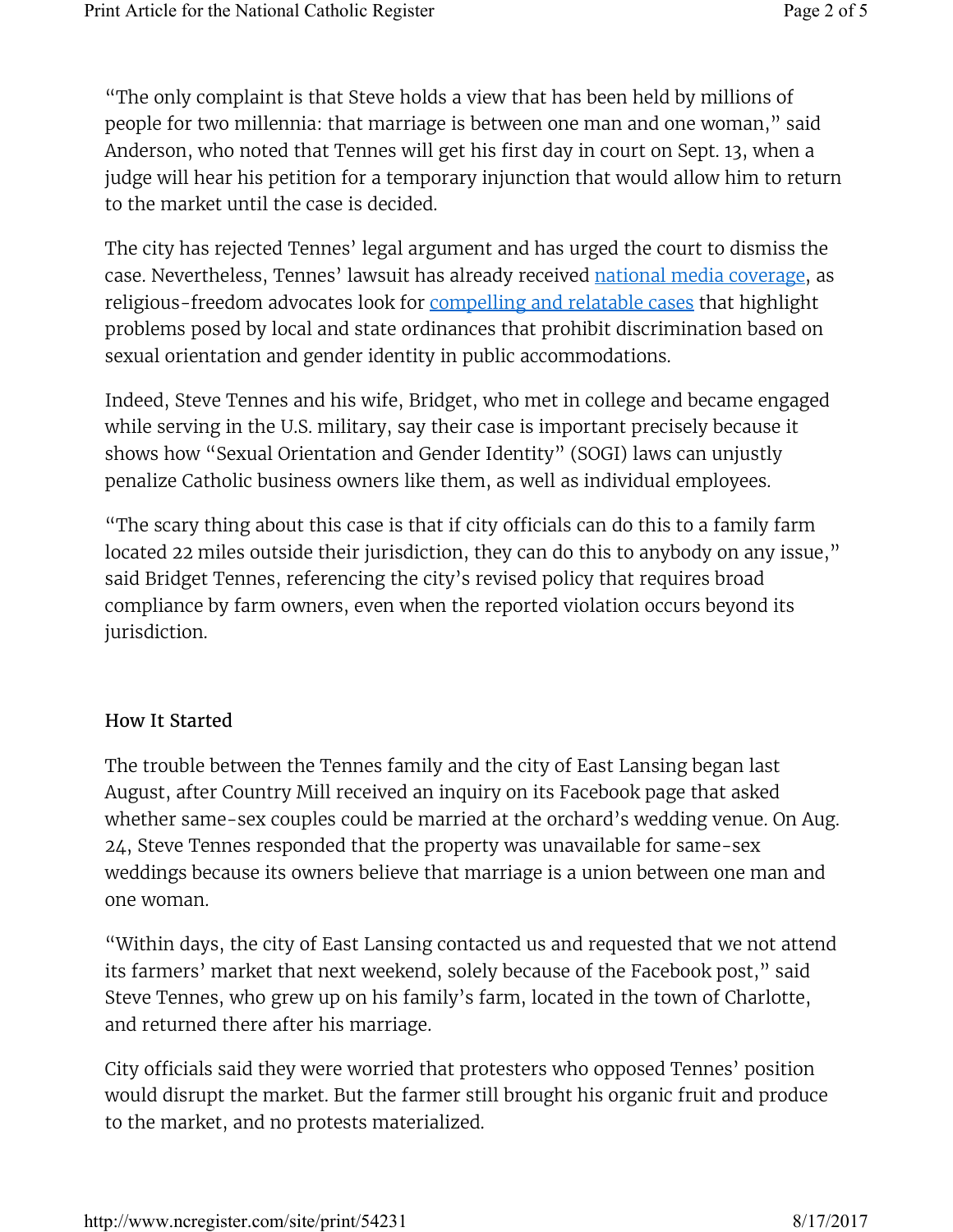However, Tennes opted to briefly suspend his wedding business, as he evaluated the situation. Then, in a December post on Facebook, he confirmed the policy governing his orchard wedding venue.

"It remains our deeply held religious belief that marriage is the union of one man and one woman, and Country Mill has the First Amendment right to express and act upon its beliefs," read the December Facebook post, which also affirmed Tennes' faithbased belief that every person should be treated with dignity and respect.

"Country Mill reserves the right to deny a request for services that would require it to communicate, engage in, or host expression that violates the owners' sincerely held religious beliefs and conscience."

## East Lansing's New Policy

That Facebook post reportedly led the city of East Lansing to fine-tune its "Sexual Orientation and Gender Identity" ordinance. When Tennes applied to participate in the 2017 East Lansing Farmer's Market, his application was denied for the first time in seven years.

"Contrary to this policy and the constitutionally protected rights of all couples, the Country Mill has advertised that their business practice is to prohibit same-sex couples from holding weddings at their orchard in Charlotte, Michigan," read the city's statement that clarified the decision to deny Country Mill's application.

"Their business practices violate the city of East Lansing's long-standing ordinance that protects sexual orientation as well as the Supreme Court's ruling that grants the right for same-sex couples to be married."

The city's new policy required farmers' market vendors to comply with its ordinance and "public policy against discrimination … while at the market and as a general business practice."

In effect, the city sought to impose the ordinance beyond city limits and into the nearby town of Charlotte. According to this revised interpretation, vendors at the farmers market are also prohibited from making statements about serving customers based on "sexual orientation, gender identity or expression."

The city is "trying to control what Steve does 22 miles outside of its jurisdiction," lawyer Kate Anderson told the Register.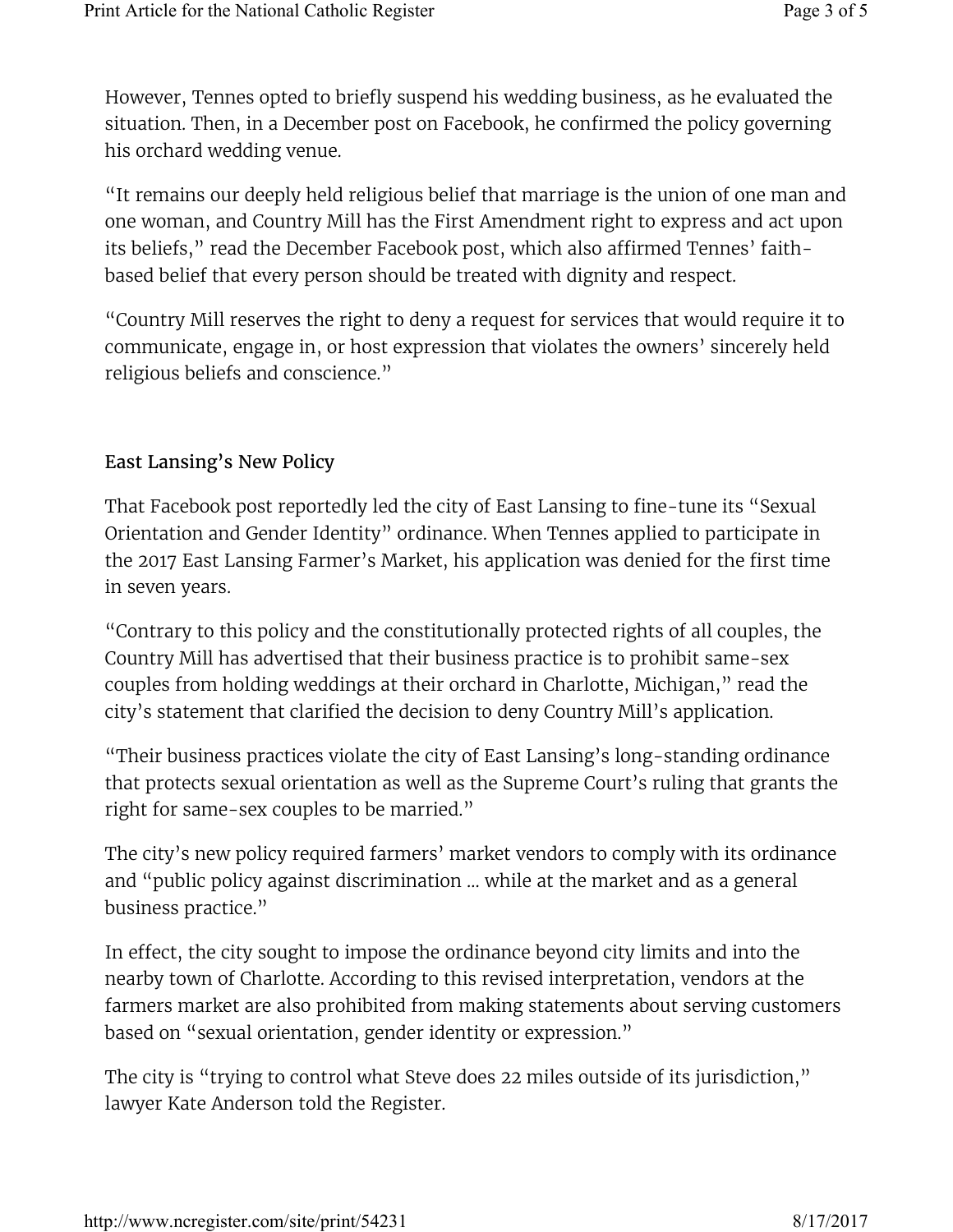But advocates for "LGBT" rights contend the city's actions are justified and its policy will be vindicated in court.

"The city was not responding to Tennes' beliefs, but to his discriminatory business practices," stated one commentary posted on Think Progress, a website sympathetic to the "LGBT" movement.

## Michigan Catholic Conference

There are more than 25 "SOGI" local ordinances in Michigan alone, according to the Michigan Catholic Conference. And while the state of Michigan does not bar discrimination based on sexual orientation in public accommodations, its civil-rights commission plans to reassess state civil-rights statutes, following a petition from Equality Michigan.

Last month, Equality Michigan asked the commission to review state statutes so that language that protects against discrimination based on sex would be broadly interpreted to include sexual orientation and gender identity.

"The commission's language would not have the weight of law or formal regulation, but it would provide an opportunity for people to bring complaints, and there are no religious-liberty protections included," unlike other state SOGI laws, Paul Long, president and CEO of the Michigan Catholic Conference, told the Register.

The Michigan Catholic Conference sent a **letter** to the commission registering its concerns, but neither the conference nor the Diocese of Lansing have publicly weighed in on Steve Tennes' legal challenge to the East Lansing SOGI. Still, Long said it is "important" for the Tennes family to raise key issues about SOGI laws and to "speak out with regard to their own religious-liberty rights."

Meanwhile, Tennes is feeling the effects of his decision to take a stand.

The expulsion from the municipal farmers' market in East Lansing has hit Country Mill's bottom line, he said.

Tennes can no longer sell his organic pumpkins, blueberries and apples at the East Lansing market, and his absence has impeded his ability to engage with customers and promote side businesses that help boost revenue and cover expenses in a seasonal marketplace.